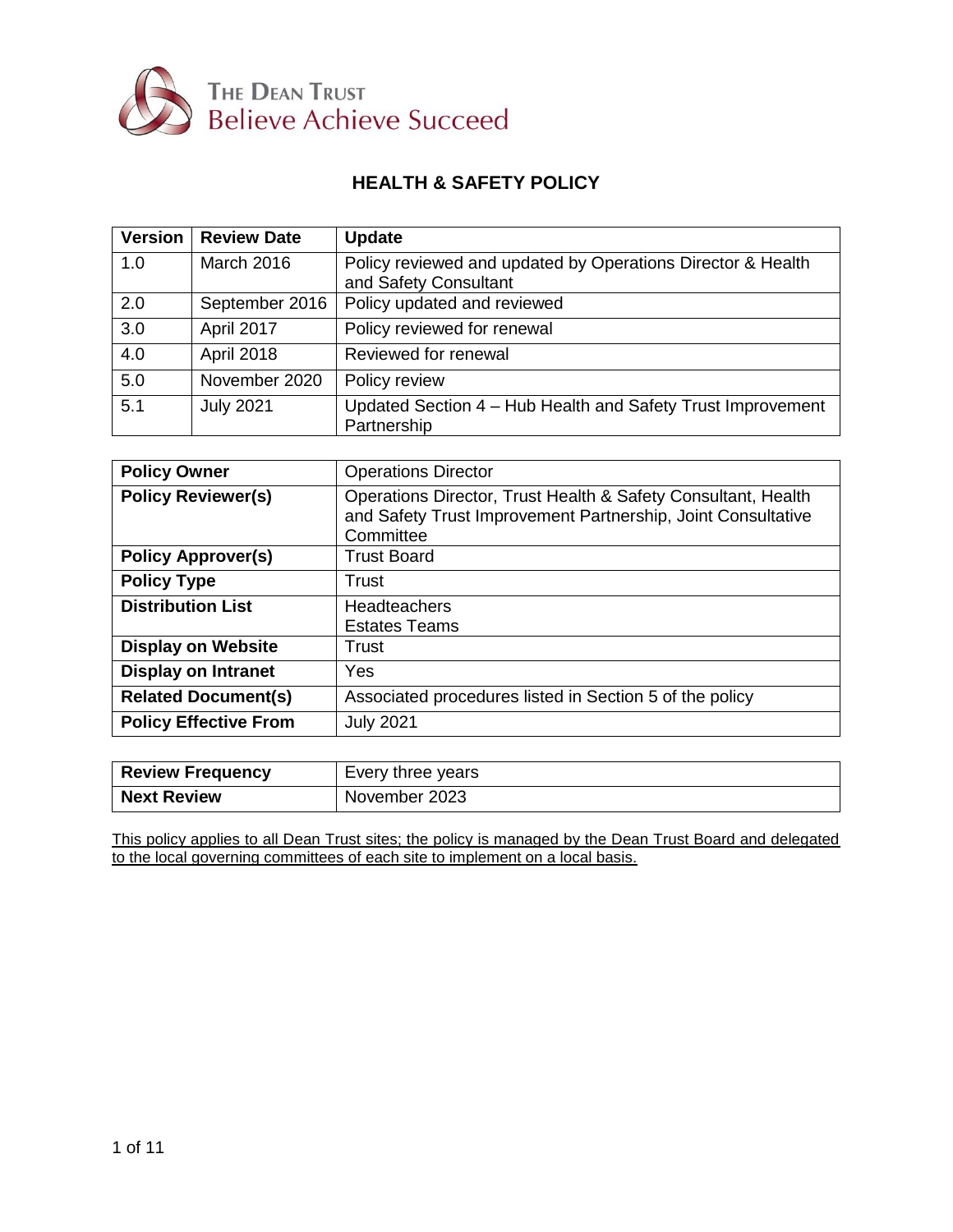| <b>CONTENT</b><br>Page |  |
|------------------------|--|
|                        |  |
|                        |  |
|                        |  |
|                        |  |
|                        |  |
|                        |  |
|                        |  |
|                        |  |
|                        |  |
|                        |  |
|                        |  |
|                        |  |
|                        |  |
|                        |  |
|                        |  |
|                        |  |
|                        |  |
|                        |  |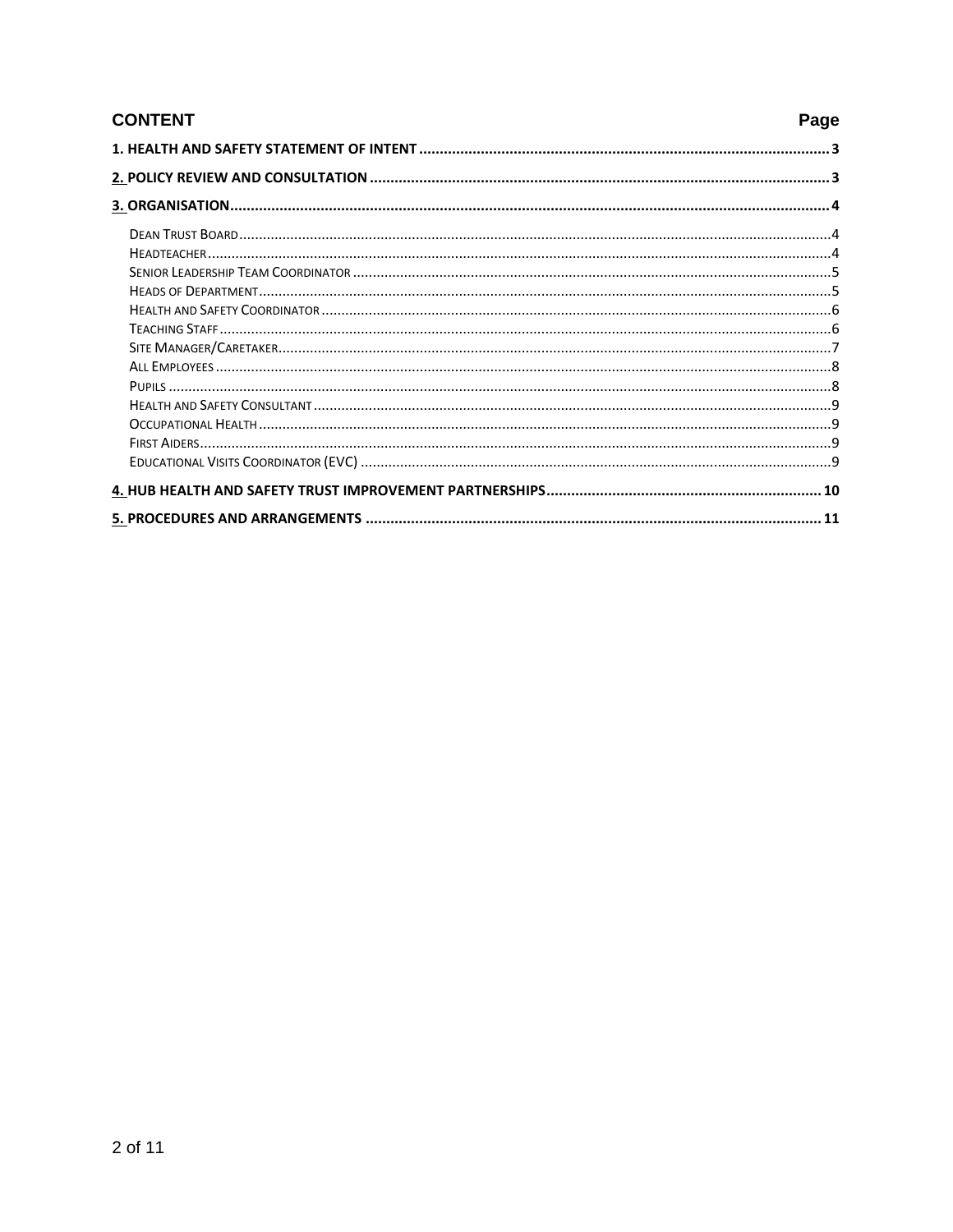# <span id="page-2-0"></span>**1. Health and Safety Statement of Intent**

The Dean Trust Board recognises and accepts its responsibility for providing a safe and healthy environment for our employees, our pupils, contractors who support our activities, and for our visitors.

We will take all reasonable steps to fulfil these responsibilities within the framework of the Health and Safety at Work etc Act 1974, the Management of Health and Safety at Work Regulations 1999 and all other associated regulations.

In accordance with the Health and Safety at Work etc Act 1974, we will so far as is reasonably practicable:

- provide safe and healthy premises/grounds including safe access/egress
- provide safe equipment for use in our buildings and for our activities
- identify and implement safe working procedures to minimise the likelihood of injury/harm
- provide resources to implement this policy, including access to health and safety competent persons
- provide information, instruction, training and supervision for our staff and others as necessary
- take all reasonable actions to manage our risks to minimise the potential for accidents/ injuries/harm to our students/staff/others
- consult/communicate with our staff on all health and safety matters
- strive for continual improvement and welcome/use all opportunities to adopt best practice

In accordance with the Health and Safety at Work etc Act 1974, staff are required to:

- take reasonable care of their own health and safety and for the health and safety of our students and other people who support our activities
- co-operate with the employer to enable them to fulfil their responsibilities

This statement and the associated policy will be communicated, and made available, to all staff and others as required.

The Trust Board is committed to completing annual review of its Health and Safety Policy and regular review of its associated procedures, to ensure its objectives are achieved.

# <span id="page-2-1"></span>**2. Policy Review and Consultation**

As part of our commitment to our Trade Union Recognition Agreement, this policy underwent meaningful consultation with the Trust's recognised trade unions.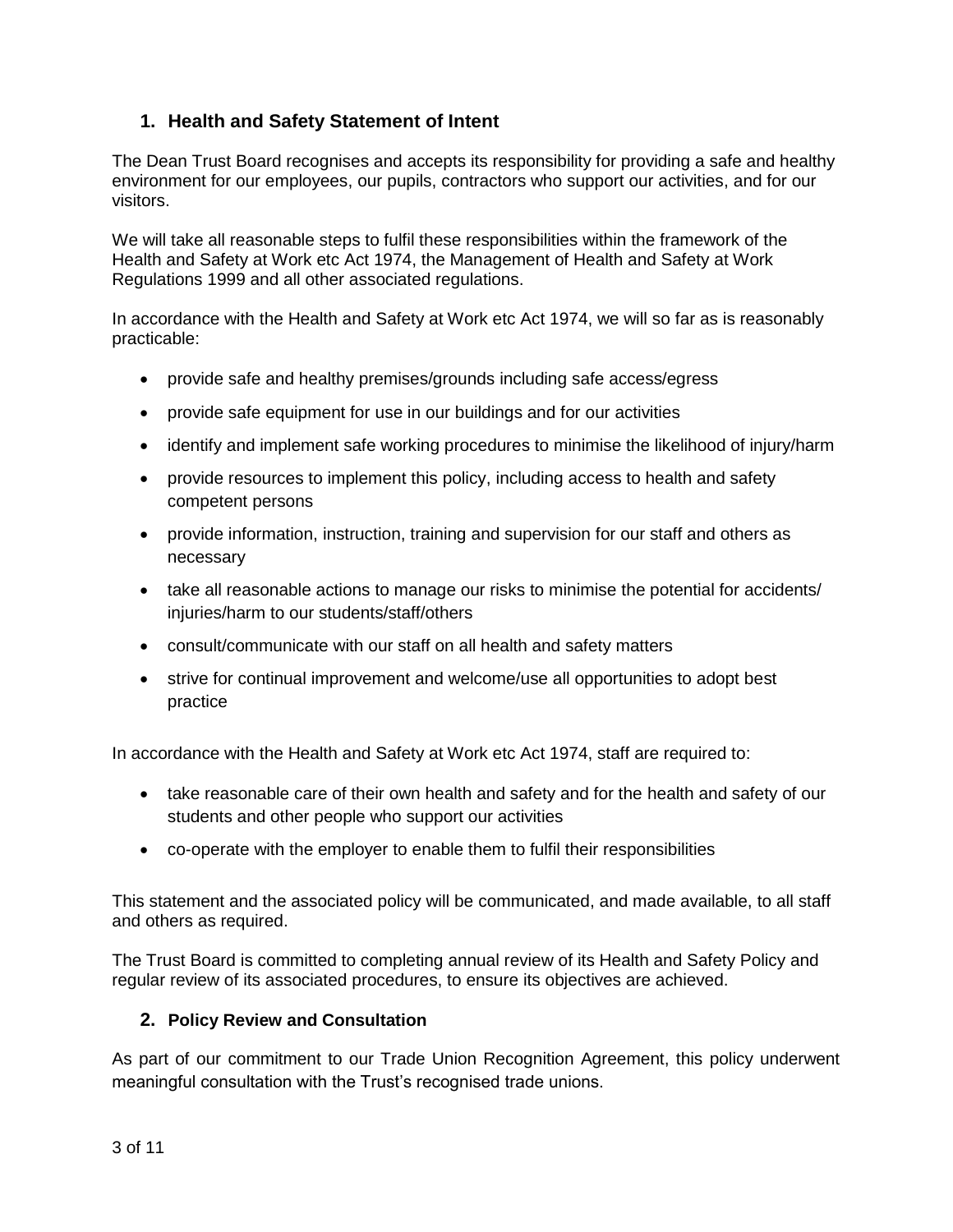This policy will be reviewed in line with its review date and any changes will be consulted with the Joint Consultative Committee. The Dean Trust will ensure employees are informed of any changes to the policy.

## <span id="page-3-0"></span>**3. Organisation**

This section of the Health and Safety Policy defines the roles/responsibilities of all staff/others.

## <span id="page-3-1"></span>**Dean Trust Board**

The Trust Board will:

- do all that is reasonably practicable to ensure that high standards of health, safety and welfare are achieved and maintained for all employees, pupils and other non-employees
- oversee health, safety and welfare matters and ensure the necessary resources are provided
- ensure that each School and the Local Governing Committees knows and understands its health and safety responsibilities
- receive reports from the Hub Health and Safety Trust Improvement Partnerships to ensure appropriate consultation with staff
- receive and review the Annual Health and Safety Performance Report and determine any necessary actions/ response

### <span id="page-3-2"></span>**Headteacher**

The Headteacher is responsible and accountable to the Trust and the Governing Body for the implementation of the Health and Safety Policy and associated procedures, at each school. The Headteacher will ensure that

- health and safety information is communicated to relevant staff
- a Health and Safety Coordinator is appointed and the appointment is communicated to all staff
- adequate first aid procedures are in place, including the provision of sufficient numbers of trained staff, and that all staff are aware of the arrangements
- accidents, incidents and near misses are reported using the established procedures
- allow/support TU/staff representatives to carry out their health and safety functions as required
- employee training needs are identified and that appropriate arrangements are made for health and safety training to be completed
- fire drills are carried out twice per year and fire safety records are maintained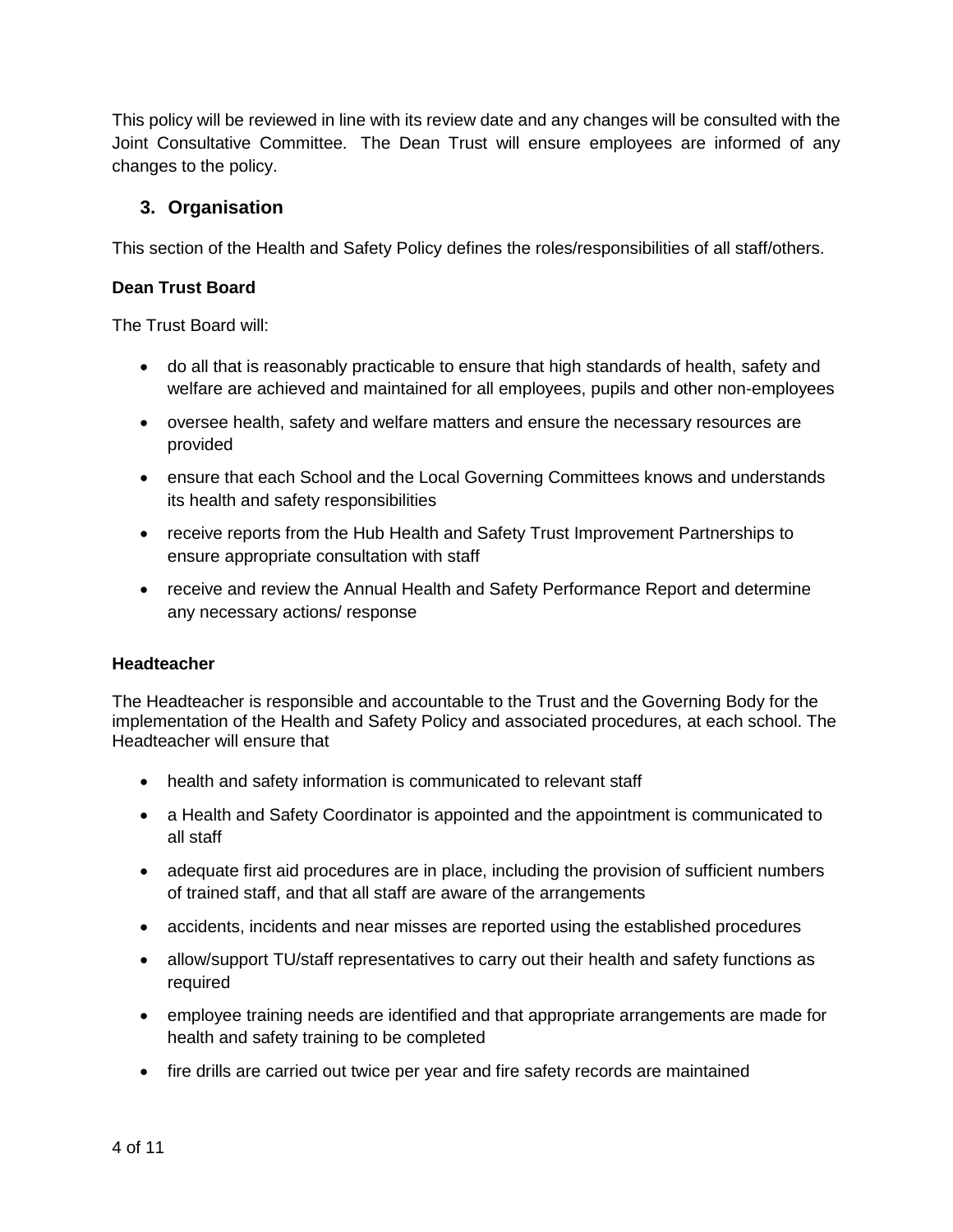- risk assessments are undertaken by all departments to cover activities, locations, and off-site visits and trips
- health and safety matters which cannot be resolved appropriately are raised with the Trust Board
- a named health and safety governor is appointed and the appointment is communicated to all employee

## <span id="page-4-0"></span>**Senior Leadership Team Coordinator**

The Senior Leadership Team Coordinator will ensure that:

- they comply with and promote the application of the Health and Safety Policy and associated procedures, within the school
- in the absence of the Headteacher, all the allocated health and safety duties are carried out

#### <span id="page-4-1"></span>**Heads of Department**

Heads of Department are responsible for implementing the Health and Safety Policy and associated procedures, within their department. In particular, they are responsible for:

- ensuring that activities under their control are carried out, so far as is reasonably practicable, safely and without risk to health by ensuring departmental risk assessments are completed and acted on
- monitoring the areas used by their employees by carrying out informal inspections of the classrooms and the equipment
- ensuring all work equipment is suitable for purpose and maintained in a safe condition at all times
- ensuring substances/products are suitable for purpose and are safely used and stored in a secure location
- ensuring the competence of employees under their control by identifying training needs and arranging for employees to attend/complete relevant training
- bringing to the attention of the next level of management any safety issues that cannot be resolved at a local level
- ensuring all accidents and incidents are reported within their areas of control
- complete a termly analysis of reported events to ensure, where available, learning is applied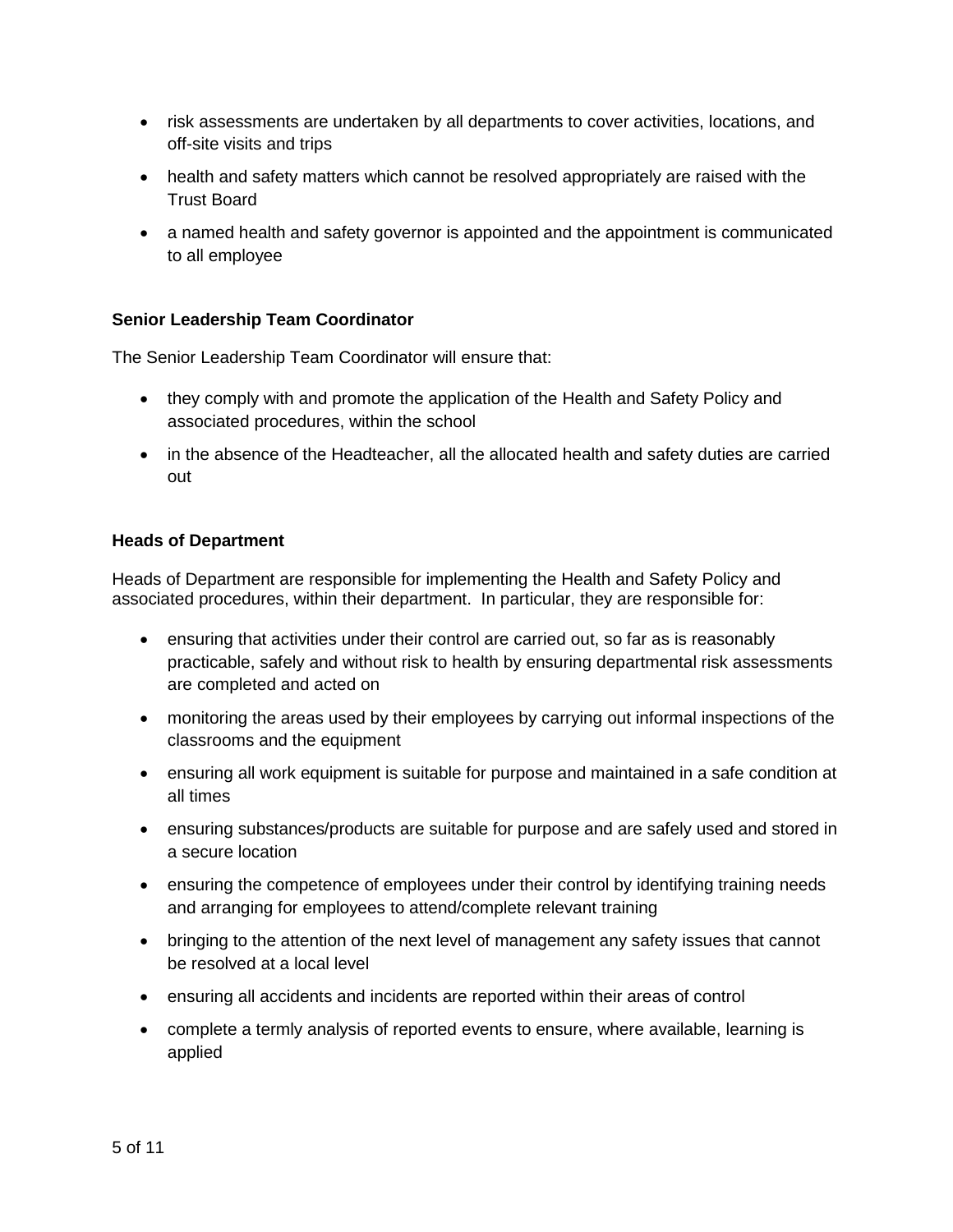## <span id="page-5-0"></span>**Health and Safety Coordinator**

The Health and Safety Coordinators, representing each of the Dean Trust Hubs (Trafford/Manchester and Knowsley/Wigan), and representing each of the recognised trade unions, will:

- be the Health and Safety contact for all members working at a school in your hub.
- be released, during working hours on full pay, to receive training arranged by their trade union
- receive dedicated 'facilities time' (dedicated paid time) of one day per half term. (As this is a new role the amount of facilities time will be subject to review to ensure it is suitable).
- attend the Hub Health and Safety Trust Improvement Partnership
- attend school-based meetings with the Health and Safety Consultant
- ensure the annual health and safety compliance checklist is completed and forwarded to the Headteacher
- receive and distribute the health and safety plans to the relevant Heads of Department for action
- investigate potential hazards and examine the causes of accidents in the schools
- investigate complaints by any employee they represent relating to that employee's health, safety or welfare at work
- to make representations to the employer on general matters affecting the health, safety or welfare at work of the employees at the workplace
- to make a request to carry out inspections;
- to represent the employees they were appointed to represent in consultations at the workplace with inspectors of the Health and Safety Executive and of any other enforcing authority;
- to receive information from inspectors in accordance with section 28(8) of the 1974 Act; and

Trade Union Health and Safety Coordinators will be consulted on matters affecting the health and safety of employees/others in compliance with the Safety Representatives and Safety Committees Regulations 1977.

Formal consultation with our Trade Unions on health and safety will take place through the Hub Health and Safety Trust Improvement Partnerships.

### <span id="page-5-1"></span>**Teaching Staff**

Teaching staff are responsible for the health and safety of pupils/others with regard to the delivery of lessons/educational activities and are expected to: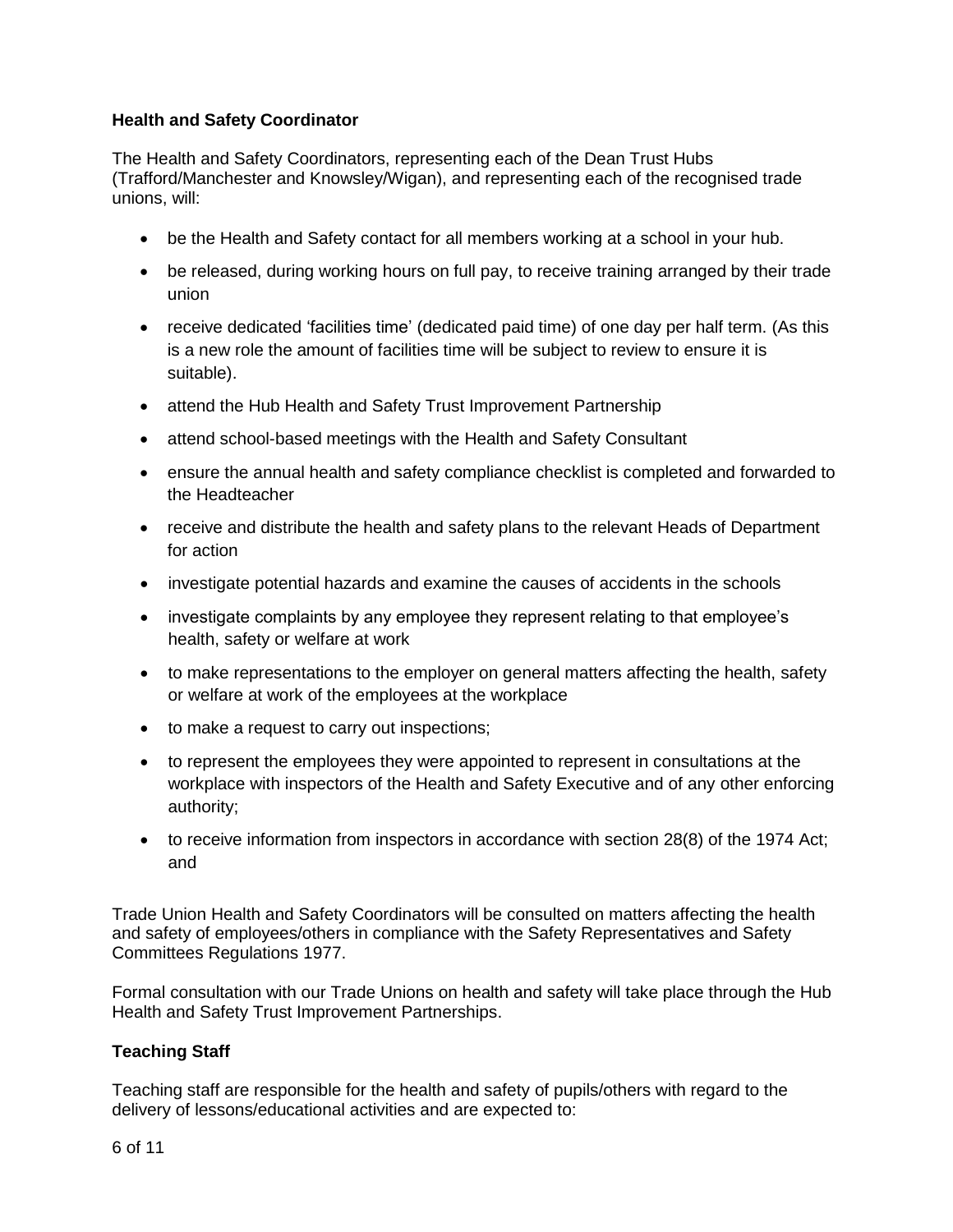- know and act on the emergency procedures in respect of fire and first aid and any special safety measures (e.g. management of a person who experiences a disability or illness) to be adopted in his/her own teaching areas and to ensure that they are applied
- exercise effective supervision of pupils and others in the work area to promote and maintain safe working, teaching and learning practices
- integrate all relevant aspects of health and safety into the teaching process and where necessary, give specific briefings to students on health and safety
- follow safe working procedures
- use protective clothing, guards, special safe working procedures etc when necessary
- make recommendations on safety matters to the Heads of Department
- where required, record safety arrangements as part of the lesson plan
- be familiar with risk assessments and safe systems of working for the work activity

#### <span id="page-6-0"></span>**Site Manager/Caretaker**

The Site Manager is responsible for:

- ensuring the site offers a safe working environment for employees, pupils and visitors
- supervising site management and site management team, ensuring they are provided with relevant health and safety information
- identifying premises defects and dealing with them in consultation with the Senior Coordinator Team as appropriate. Where defects cannot be immediately dealt with, the Site Manager is responsible for ensuring appropriate interim measures are taken in order to make the area safe
- testing of the fire alarm, sprinkler and other associated systems
- all statutory inspections are completed
- liaising with building, cleaning and grounds maintenance contractors and monitoring their compliance with the required standards
- ensuring weekly maintenance checks are carried out on the school minibuses and arrange the servicing of the vehicles when required
- ensuring the school grounds including play areas are checked on a daily basis
- acting as the Headteachers representative for the buildings outside normal hours
- carry out duties safely as required by the Senior Leadership Team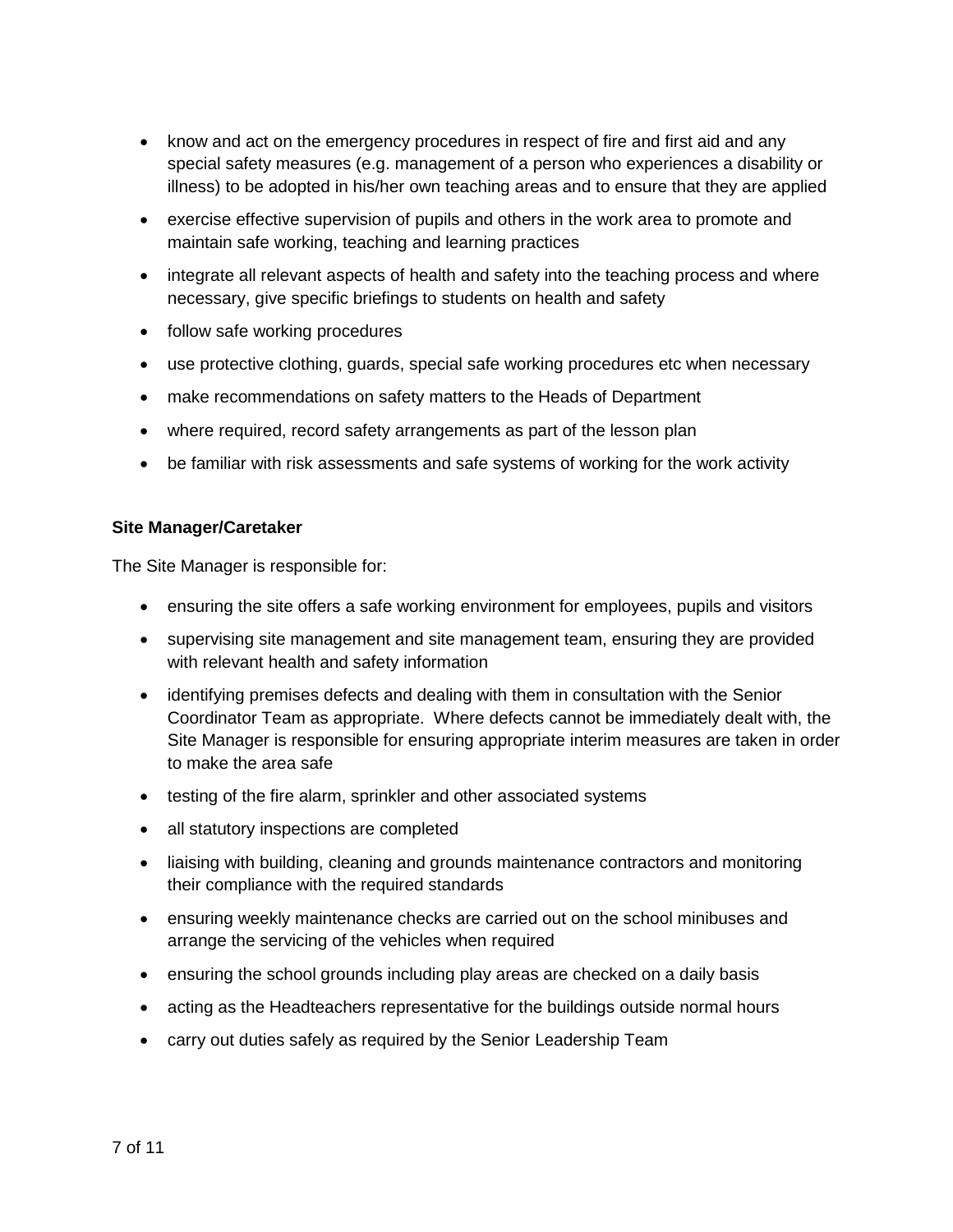## <span id="page-7-0"></span>**All Employees**

All employees have individual legal responsibilities to take reasonable care for the health and safety of themselves and for others who may be affected by their acts or omissions. In particular, employees will:

- comply with the Health and Safety Policy and associated procedures, at all times, in particular procedures for accident and incident reporting, fire, first aid and other emergencies
- read and work in accordance with the health, safety and welfare policies, procedures and risk assessments relevant with their area and activity of work
- co-operate with the school's management in complying with relevant health and safety law and act in accordance with any health and safety information received
- use all work equipment and substances in accordance with instruction, training and information received
- report concerns about pupils' health, safety and welfare to the relevant Head of **Department**
- inform the Line Manager of any concerns or perceived shortcomings of the school's health and safety arrangements, along with any suggestions for improvement
- report to their immediate Line Manager, or the Site Manager any hazard concerns and defects in equipment found in their work places, via the school's defect reporting system
- report all accidents, incidents (e.g. damage to equipment, property and vehicles) and near misses (i.e. where someone was nearly harmed but not injured)
- exercise good standards of orderliness and cleanliness whilst conducting their work activities

### <span id="page-7-1"></span>**Pupils**

Pupils are expected to:

- exercise personal responsibility for the health and safety of themselves and others
- observe standards of dress consistent with safety and/or hygiene
- observe all the health and safety rules of the school and in particular the instructions of staff given in an emergency
- use and not wilfully misuse, neglect or interfere with things provided for their health and safety
- report any accidents, incidents to a member of staff, or their class teacher/ tutor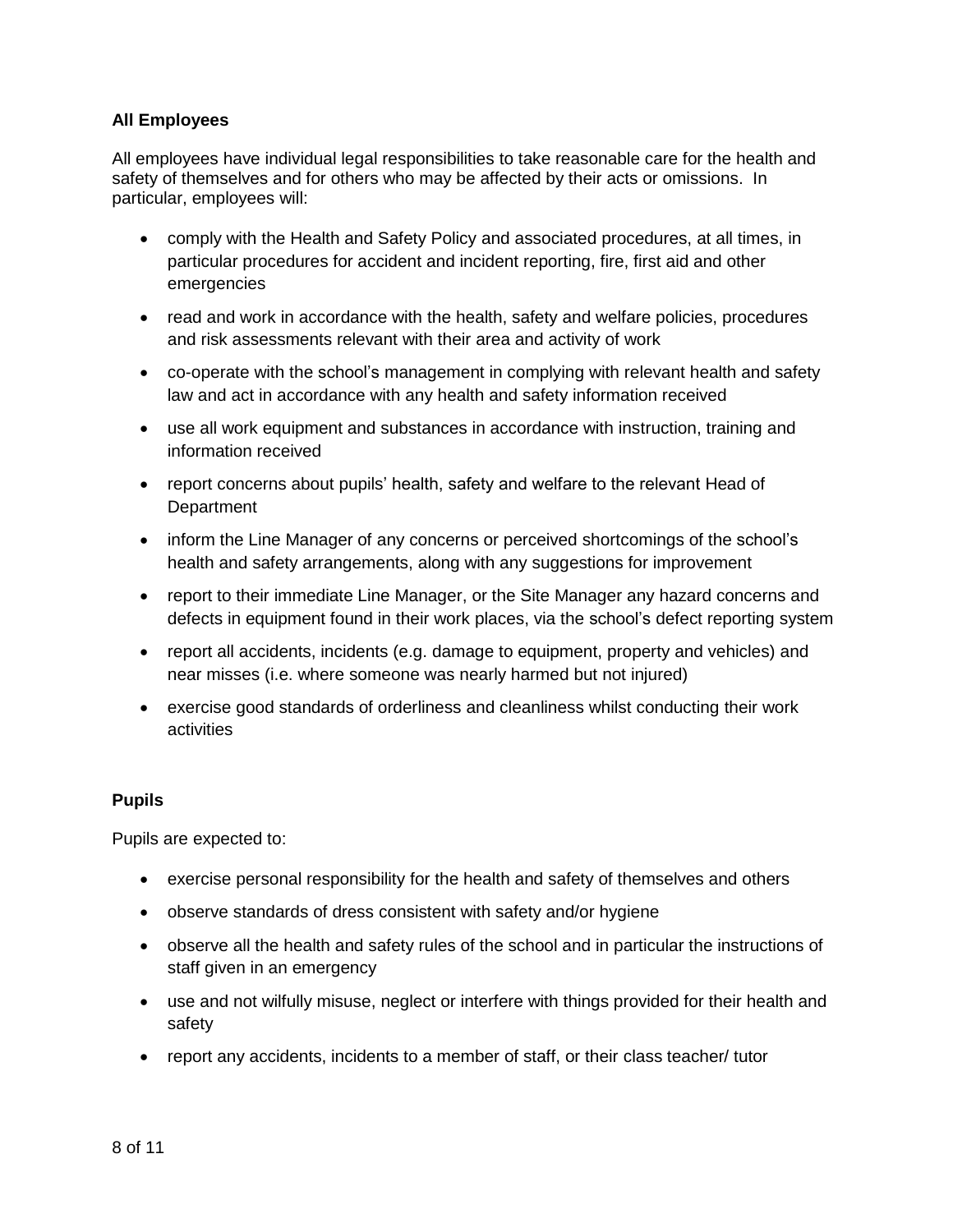## <span id="page-8-0"></span>**Health and Safety Consultant**

The Health and Safety Consultant will:

- disseminate health and safety information to employees
- investigate RIDDOR accidents when required by the schools
- ensure all health and safety policies, procedures and forms remain valid, up-to-date and are used appropriately
- visit schools in accordance with an agreed schedule to complete advisory work/compliance assessments
- provide an annual health and safety progress report for the Trust Board and Trade Union Representatives
- attend the termly Health and Safety Trust Improvement Partnership meetings
- provide ongoing support to the Trust Board, Health and Safety Coordinators, Headteachers and Staff

### <span id="page-8-1"></span>**Occupational Health**

Arrangements for occupational health and health support are managed by the Health and Safety Consultant and the Group HR Manager. This includes welfare support, return to work interviews, counselling, ergonomic assistance, expectant mother risk assessments and advice on stress management.

### <span id="page-8-2"></span>**First Aiders**

First aid trained staff will be appointed for each school. Training will be provided as necessary.

First Aiders will:

- attend initial and refresher training to ensure their competence remains up to date
- administer first aid treatment in accordance with the training provided
- conduct weekly checks on the contents of first aid boxes and replenish as necessary
- record monthly, all treatment administered in the first aid treatment record book

## <span id="page-8-3"></span>**Educational Visits Coordinator (EVC)**

An Educational Visits Coordinator (EVC) will be appointed for each school. The EVC will:

- support staff in the planning, preparation of risk assessment and approval to ensure, as far as is reasonably practicable, the safe running of educational visits off the school site
- ensure all documentation is in place and forwarded to the Headteacher for authorisation in accordance with the allocated timescales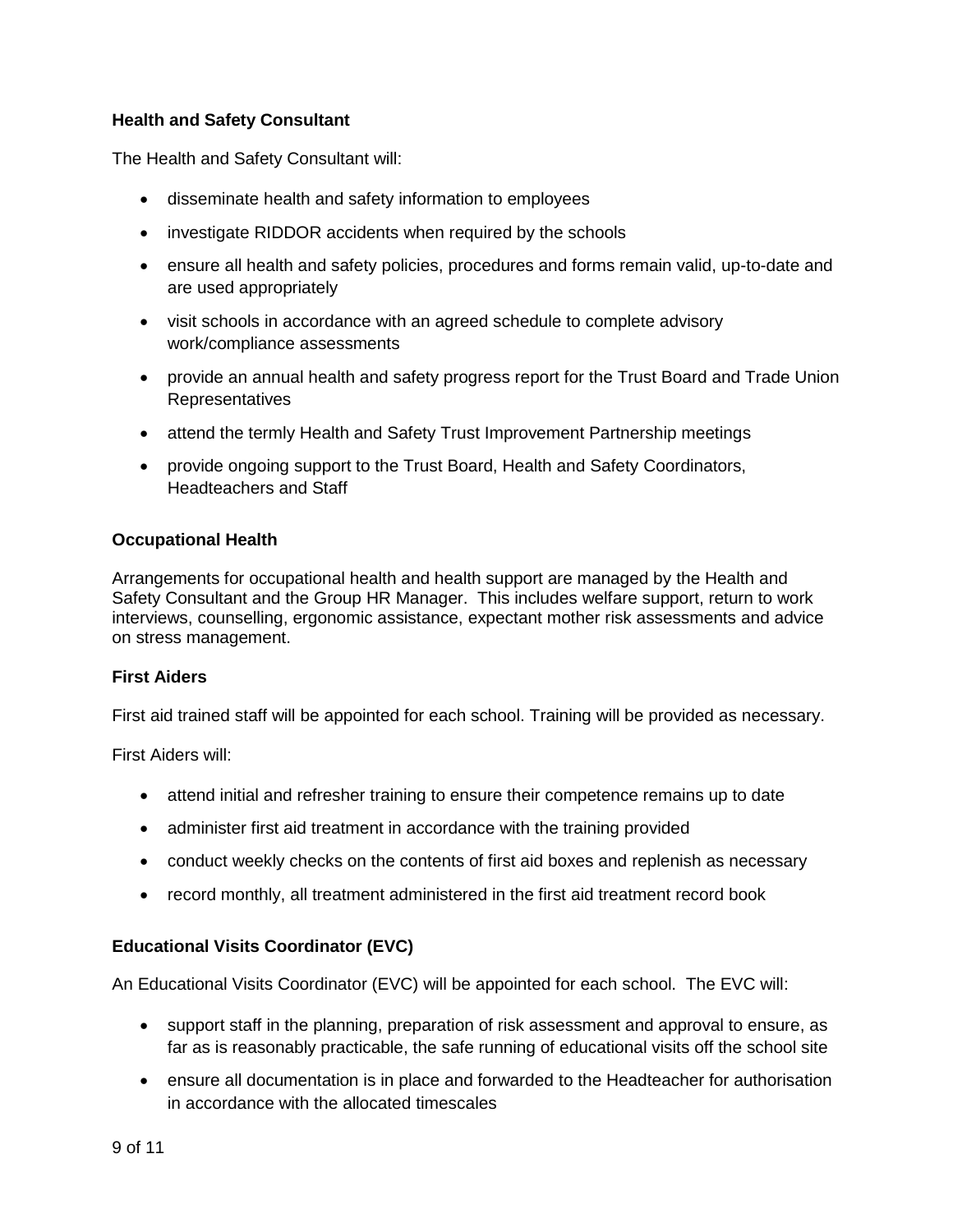• advise the Headteacher of any concerns or omissions with regard to individual trips/visits

## <span id="page-9-0"></span>**4. Hub Health and Safety Trust Improvement Partnerships**

The two Hub (Central & East and West) Health and Safety Trust Improvement Partnerships will meet termly.

The membership of the group will be as follows:

- Operations Director (Chair)
- Health and Safety Consultant
- Estates/Site Manager representatives from each school
- Health and Safety Coordinators drawn to represent each of the recognised trade unions
- HR Representative for the hub
- Governor representation from each of the Local Governing Committees.

The Trust Improvement Partnership will:

- meet termly to review and discuss the effectiveness of the local health and safety arrangements
- assist in and encourage the taking forward of good practice in health and safety in all schools
- act as a channel of communication for members of staff wishing to raise issues of concern beyond those for which routine reporting procedures are appropriate
- have an important role in informing and consulting with all trade unions and employees on health and safety matters and ensuring that its minutes are published to all employees
- review the Health and Safety Policy and all procedures/documentation to ensure they are 'fit for purpose'
- monitor accident/injury rates and work-related sickness reports on a termly basis to identify possible trends and areas for improvement
- work with the Local Governing Committees and Health & Safety Link Governor to ensure any school specific local actions are followed up
- escalate issues to the Trust Board where necessary for action/approval